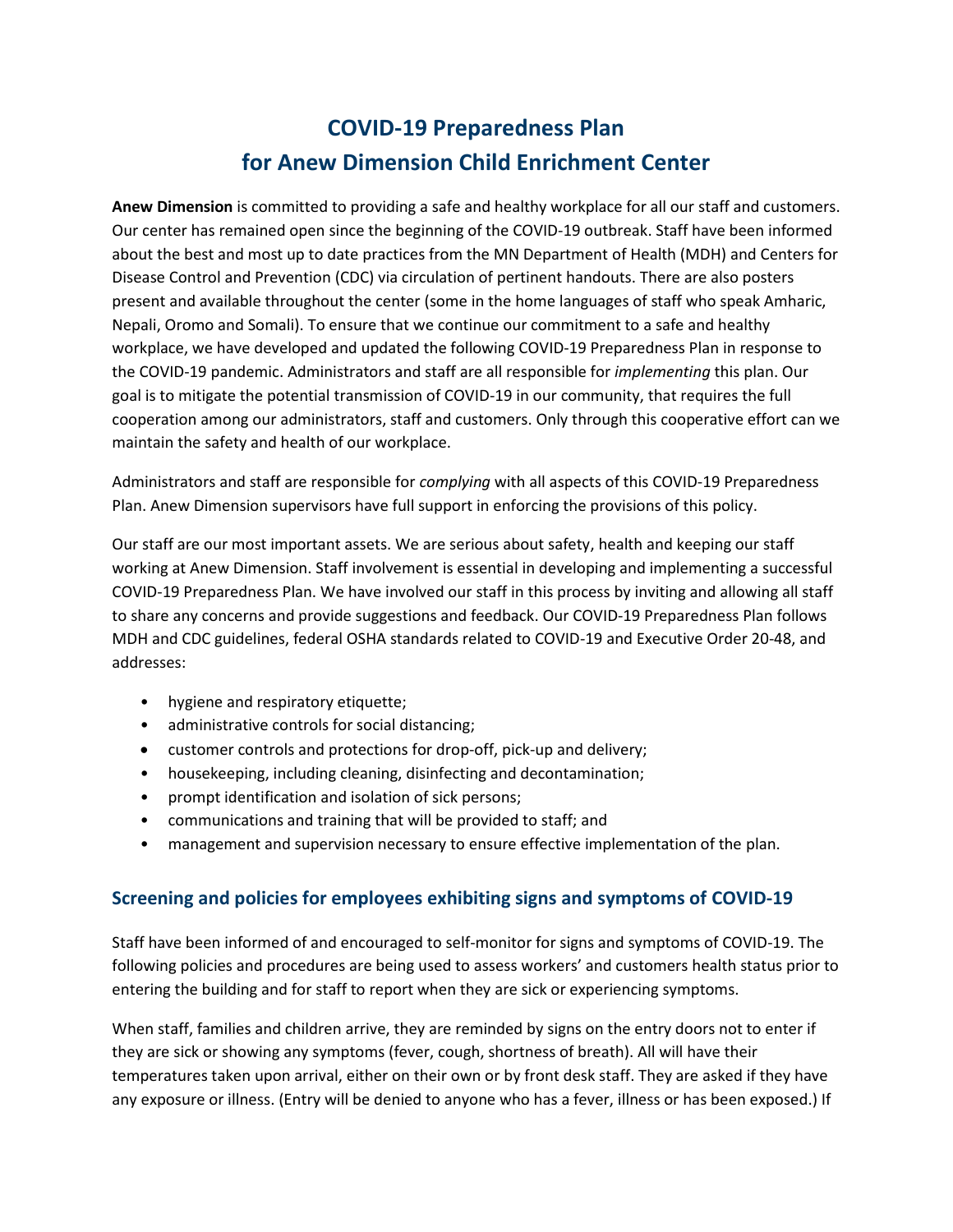anyone develops symptoms during the day, they will be isolated in an empty office, sent home as soon as possible and be requested to be tested by their medical provider for Covid-19.

If staff develop symptoms during non-working hours, they should remain at home and call the center at **(612) 339-2333** and leave a message on the voicemail or talk to a front desk staff person indicating they will not be coming in. They should follow up with their medical provider to see about being tested of COVID-19.

Anew Dimension has implemented leave policies that promote workers staying at home when they are sick, when household members are sick, or when required by a health care provider to isolate or quarantine themselves or a member of their household. Anew Dimension staff have PTO (sick/safe, personal and vacation) that can be used for time they are out. There is also the Family Medical Leave Act (FMLA) time that can be used for extended sick time or to care for sick family members. Staff may also request a leave of absence. Accommodations for workers with underlying medical conditions or who have household members with underlying health conditions have been implemented. Any person who is advised by their medical source not to come to the center will be excused from work until they may safely return. They may use the time off coverage listed above or apply for unemployment. Float staff, substitutes and administrators will be used to cover absent staff when necessary.

Anew Dimension also has a policy for informing workers if they have been exposed to a person with COVID-19 at work and are required to quarantine and for how long. If a case COVID-19 is confirmed at our center, MDH will be notified and we will adhere to the procedures recommended. Any exposed staff, children or family member will be contacted and told about the exposure and advised as to next steps.

In addition, a policy has been implemented to protect the privacy of workers' health status and health information. Reports of Covid-19 illness will be made to Ms. Katie S. and Mr. Dylan J. No personal information will be shared with others regarding a staff person's COVID-19 status.

### **Handwashing and Source Control**

Basic infection prevention measures have been in place at our workplace for a long time. Now staff are reminded and instructed to wash their hands for at least 20 seconds with soap and water frequently throughout the day, but especially at the beginning and end of their shift, prior to any mealtimes and after using the toilet. Any visitors that come to the center for other reasons than a fast child drop off will be required to wash their hands upon entering the facility. Our center has hand-sanitizer (of greater than 60% alcohol) available that can be used for hand hygiene in place of soap and water as long as hands are not visibly soiled, but handwashing at a sink with running water is the preferred practice.

Staff are required to wash their hands as directed upon arrival, whenever they enter a new room or space, or come in from outside, and then as usual, whenever they assist children with diapering or toileting, whenever they wipe a nose, apply sunscreen or perform other duties that require them to touch a child, before and after serving food, before and after administering medications. To facilitate handwashing, sinks with running water, soap and towels are available in all the classrooms, bathrooms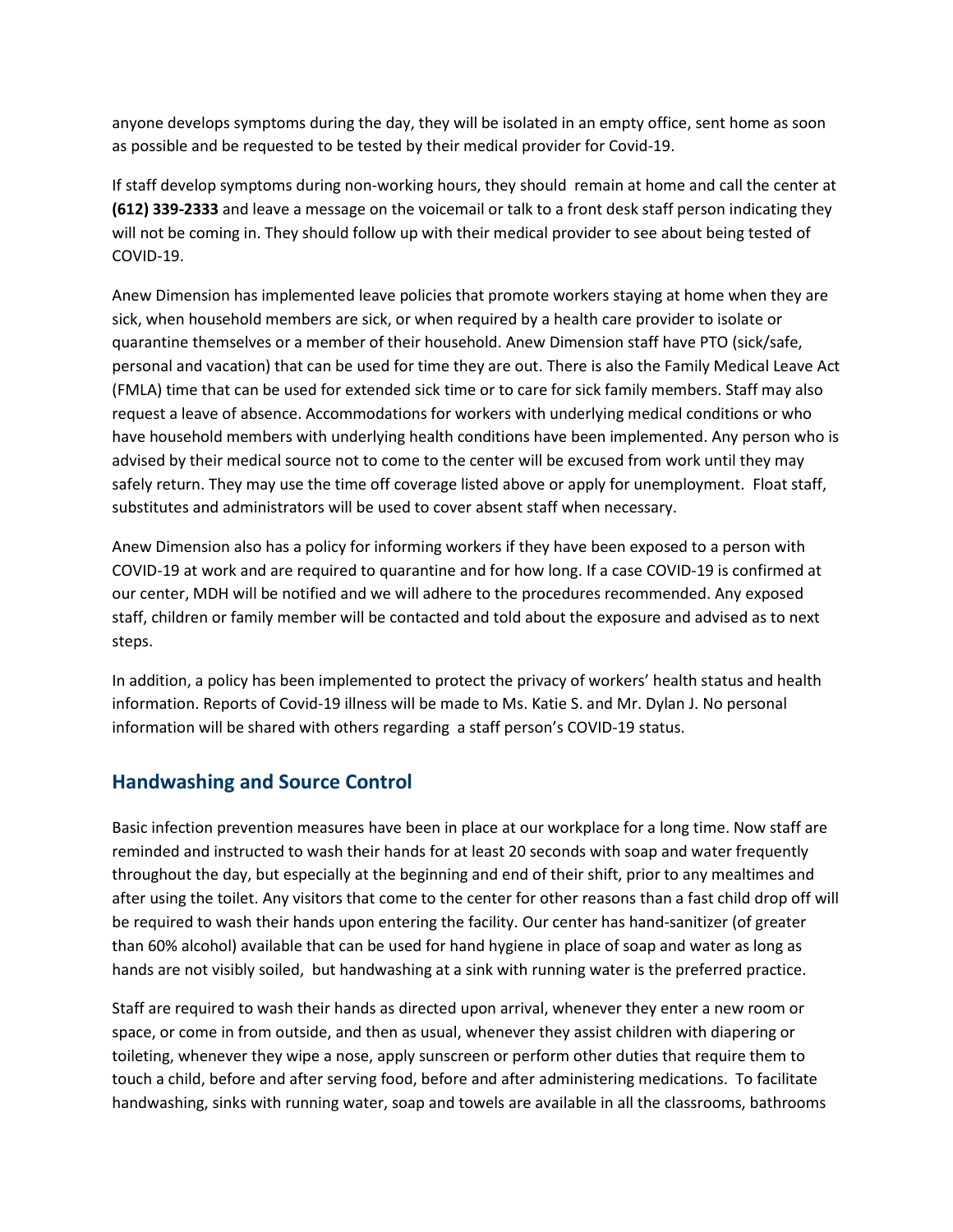and in the staff lounge. Staff in the gym may use the sink in the staff lounge or the hand sanitizer in the storage closet.

Staff are encouraged to wear non-medical cloth masks (when needed, we have some on hand and resources to have more made). It is also recommended that staff wear supplied gloves when ever they need to touch a child. Payments may be placed in the box on the front desk as long as staff are at least 6 feet away from payer. Cash payments can be made and will be handled by a gloved front desk staff person. Staff will wash hands after handling payments. It is also prohibited for staff to make and share food with one another in the breakroom. Only meals for the children may be prepared in the kitchen. Teachers will plate children's food rather than eating family style .As normal, children will eat in their classrooms.

#### **Respiratory etiquette: Cover your cough or sneeze**

Staff, children and visitors are requested to cover their mouth and nose with their sleeve or a tissue when coughing or sneezing. Everyone should also avoid touching their face, in particular their mouth, nose and eyes with unwashed hands. They should dispose of tissues in the trash and wash or sanitize their hands immediately afterward. Respiratory etiquette will be demonstrated on posters and supported by making tissues and trash receptacles available to all staff and visitors. We will display informative posters and as needed teach everyone (especially the children) how to follow and practice these respiratory etiquette techniques that will lessen the spread of illness.

## **Social distancing**

Social distancing is being implemented in the workplace through the following administrative controls: Anew Dimension already has staggered shifts in place so staff are not all arriving or departing at the same time; whether in the classroom, gym, theater, playgrounds, hallways, offices or break rooms, staff are to maintain six feet of distance between themselves and other workers, adult family members or other visitors (we understand this may not be possible with children); posters are provided to remind staff and visitors to maintain 6 feet of separation; discouragement of riding in or sharing of vehicles; Anew Dimension supports communications plans to address employee concerns; etc. Staff are reminded that there should be groups of no more than 10 people (children and staff) in an inside area. On the playground there may be up to 28 children and the staff who care for them. Family members may drop off their child to the classroom or group but then are expected to leave the premises after a quick check-in. Staff, family members and visitors are prohibited from gathering in groups or in confined areas. Deliveries will be conducted to ensure social distancing. During naps cots and cribs should be placed so children are head to toe and their faces are not together. Special activities will occur with social distancing protocols in place. (Yoga, Music, Dance, Theater, Stories, etc.) will be done in small/separated groups. Children will spend as much time outside as possible to help minimize transmission.